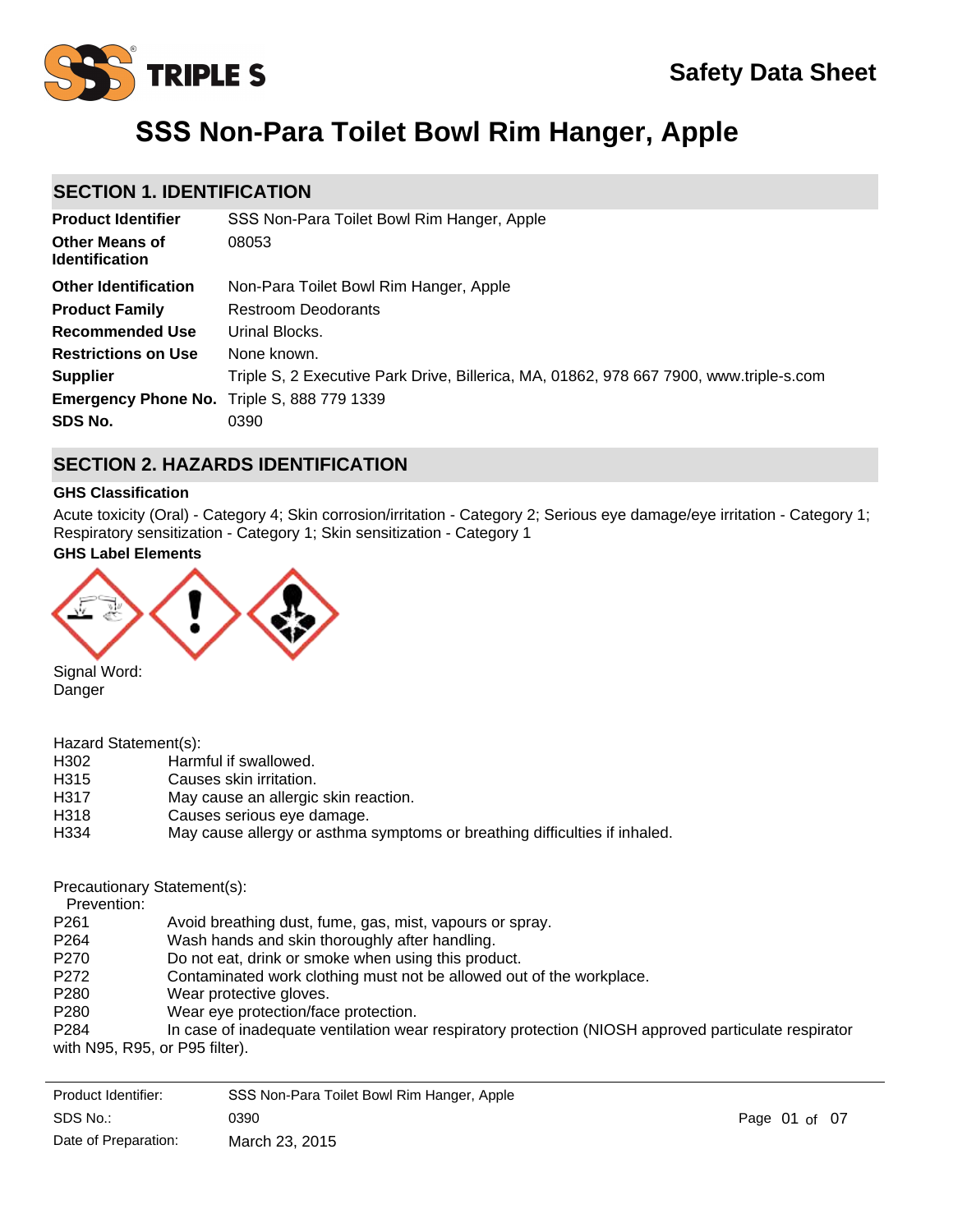Response: P301 + P312 IF SWALLOWED: Call a POISON CENTRE/doctor if you feel unwell. P302 + P352 IF ON SKIN: Wash with plenty of water. P304 + P341 IF INHALED: If breathing is difficult, remove person to fresh air and keep comfortable for breathing. P305 + P351 + P338 IF IN EYES: Rinse cautiously with water for several minutes. Remove contact lenses, if present and easy to do. Continue rinsing. P310 Immediately call a POISON CENTRE/doctor. P330 Rinse mouth. P333 + P313 If skin irritation or rash occurs: Get medical advice/attention. P342 + P311 If experiencing respiratory symptoms: Call a POISON CENTRE/doctor. P362 + P364 Take off contaminated clothing and wash it before reuse. P363 Wash contaminated clothing before reuse.

Storage:

P401 Store in accordance with local, regional, national and international regulations.

Disposal:

P501 Dispose of contents/container in accordance with local, regional, national and international regulations. **Other Hazards**

None known.

## **SECTION 3. COMPOSITION/INFORMATION ON INGREDIENTS**

| VIIXTUL |  |
|---------|--|
|         |  |

| <b>Chemical Name</b>                          | CAS No.     | $\frac{0}{2}$ | <b>Other Identifiers</b> |
|-----------------------------------------------|-------------|---------------|--------------------------|
| Alcohols, C16-18, ethoxylated, solids         | 68439-49-6  | 58.70         |                          |
| Sodium sulfate                                | 7757-82-6   | 24.35         |                          |
| Fatty acids, tallow, sodium salts             | 8052-48-0   | 2.06          |                          |
| Amides, coco, N-(hydroxyethyl)                | 68140-00-1  | 4.93          |                          |
| Polyethylene glycol 400                       | 25322-68-3  | 3.05          |                          |
| N-(2-Hydroxyethyl) Dodecanamide               | 142-78-9    | 2.97          |                          |
| Other components below reportable Levels      | No CAS      | 2.00          |                          |
| Precipitated silica                           | 112926-00-8 | 1.16          |                          |
| Ethanolamine                                  | 141-43-5    | 0.21          |                          |
| Cyclohexanol, 2-(1,1-dimethylethyl)-, acetate | 88-41-5     | 0.15          |                          |
| Heptanoic acid, allyl ester                   | 142-19-8    | 0.14          |                          |
| Benzoic acid, 2-hydroxy-, hexyl ester         | 6259-76-3   | 0.14          |                          |
| Undecanoic acid, 4-hydroxy-, gamma-lactone    | 104-67-6    | 0.11          |                          |
| <b>Live Bacterial Cultures</b>                | No CAS      | < 0.10        |                          |

## **SECTION 4. FIRST-AID MEASURES**

### **First-aid Measures**

## **Skin Contact**

Rinse with lukewarm, gently flowing water for 5 minutes.

### **Eye Contact**

Immediately rinse the contaminated eye(s) with lukewarm, gently flowing water for 15-20 minutes, while holding the eyelid(s) open.

| Product Identifier:  | SSS Non-Para Toilet Bowl Rim Hanger, Apple |
|----------------------|--------------------------------------------|
| SDS No.:             | 0390                                       |
| Date of Preparation: | March 23, 2015                             |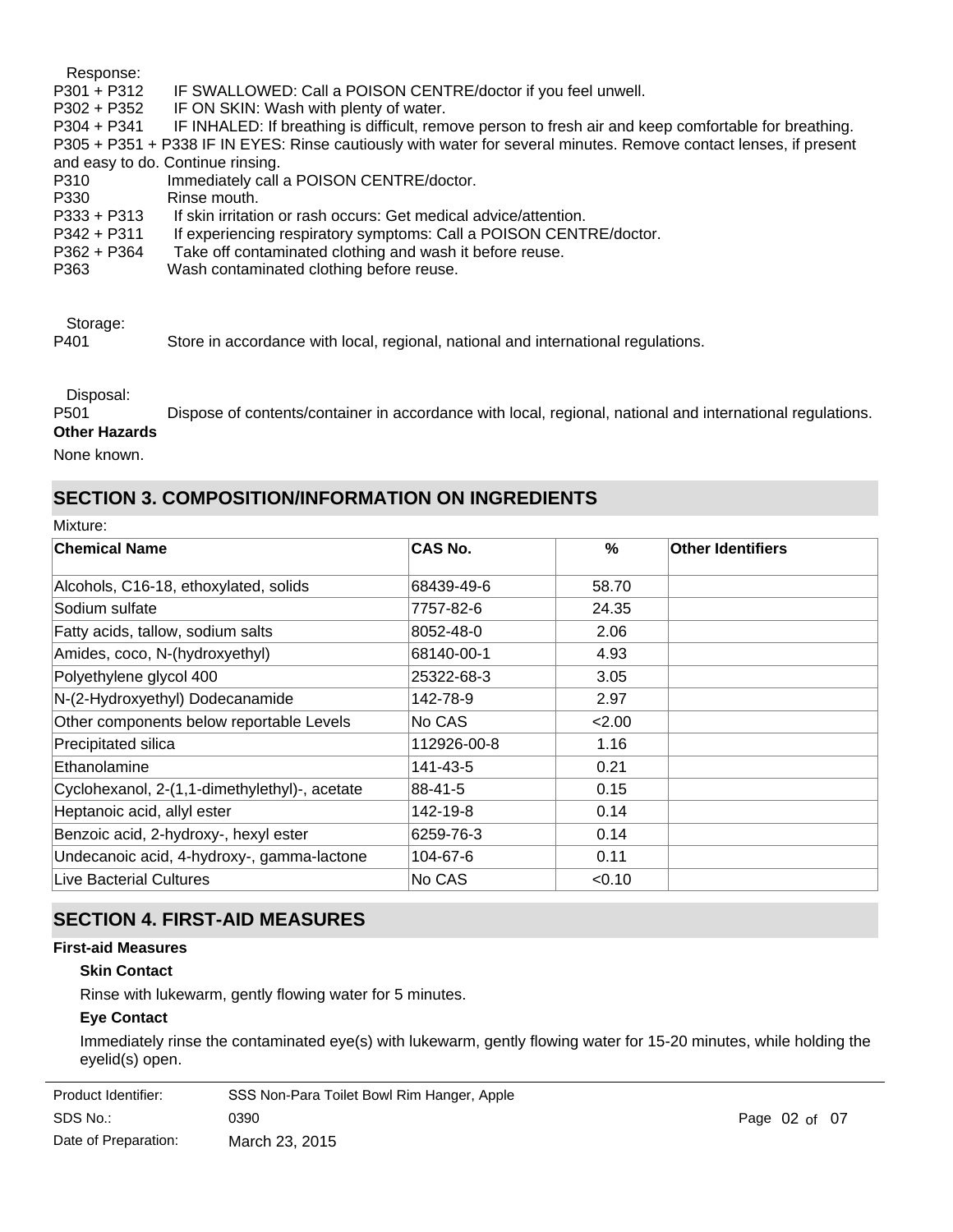### **Ingestion**

Call a Poison Centre or doctor if you feel unwell or are concerned.

### **Most Important Symptoms and Effects, Acute and Delayed**

**Immediate Medical Attention and Special Treatment** If on skin: May cause mild irritation. If in eyes: May cause mild irritation. If swallowed: Symptoms may include nausea, vomiting, stomach cramps and diarrhea.

### **Special Instructions**

Not applicable.

### **Medical Conditions Aggravated by Exposure**

None known.

## **SECTION 5. FIRE-FIGHTING MEASURES**

### **Extinguishing Media**

### **Suitable Extinguishing Media**

Not combustible. Use extinguishing agent suitable for surrounding fire.

### **Unsuitable Extinguishing Media**

None known.

### **Specific Hazards Arising from the Chemical**

Does not burn. This product presents no unusual hazards in a fire situation. Very toxic carbon monoxide, carbon dioxide.

### **Special Protective Equipment and Precautions for Fire-fighters**

### No special precautions are necessary.

See Skin Protection in Section 8 (Exposure Controls/Personal Protection) for advice on suitable chemical protective materials.

## **SECTION 6. ACCIDENTAL RELEASE MEASURES**

### **Personal Precautions, Protective Equipment, and Emergency Procedures**

No special precautions are necessary.

### **Environmental Precautions**

It is good practice to prevent releases into the environment.

### **Methods and Materials for Containment and Cleaning Up**

No special clean-up methods are necessary.

## **SECTION 7. HANDLING AND STORAGE**

### **Precautions for Safe Handling**

No special handling precautions are necessary.

## No special precautions are necessary.

## **Conditions for Safe Storage**

Store in an area that is: temperature-controlled, dry.

## **SECTION 8. EXPOSURE CONTROLS/PERSONAL PROTECTION**

| Product Identifier:  | SSS Non-Para Toilet Bowl Rim Hanger, Apple |
|----------------------|--------------------------------------------|
| SDS No.:             | 0390                                       |
| Date of Preparation: | March 23, 2015                             |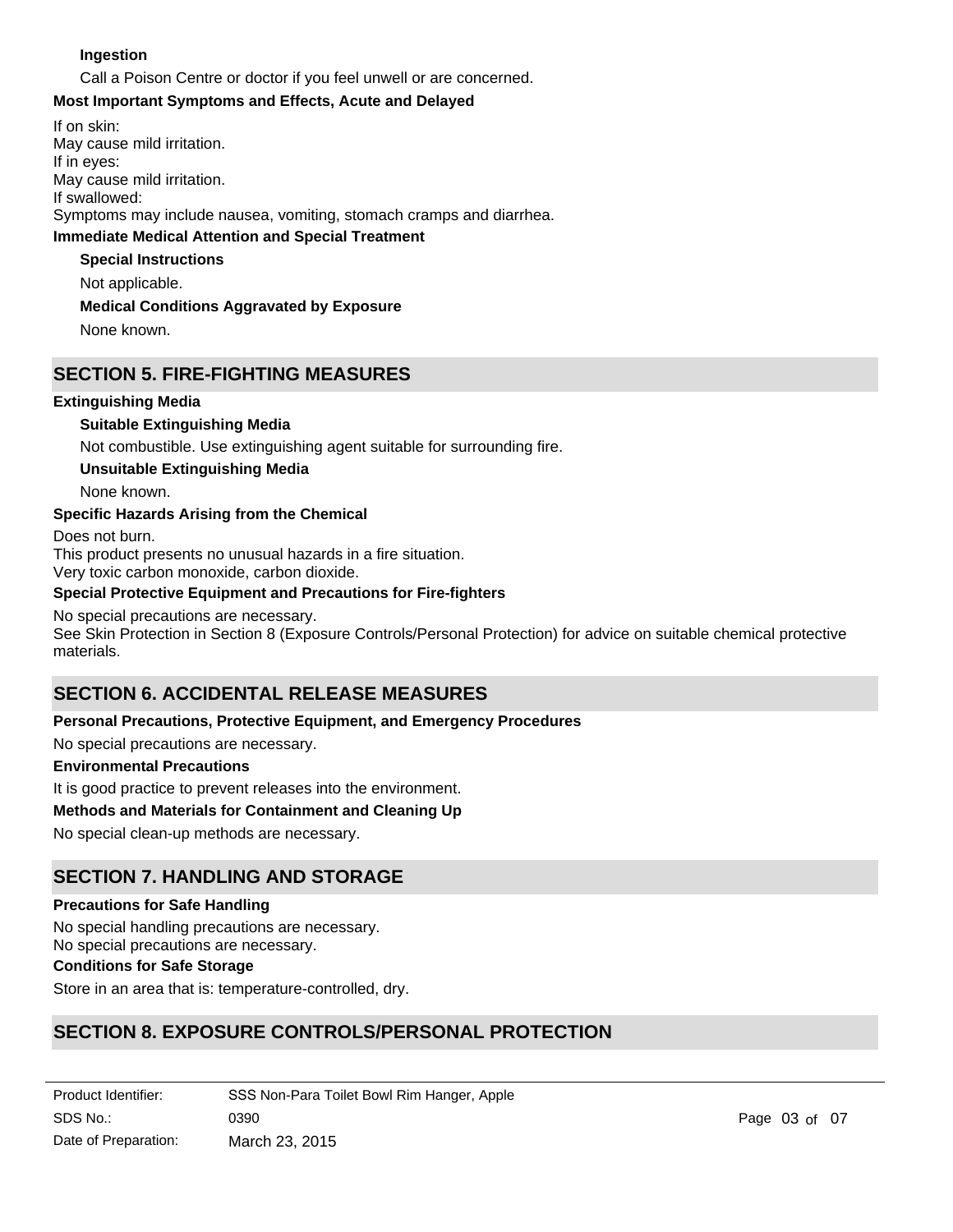#### **Control Parameters**

|                      | <b>ACGIH TLV®</b><br><b>OSHA PEL</b> |             |                     | <b>AIHA WEEL</b> |          |            |
|----------------------|--------------------------------------|-------------|---------------------|------------------|----------|------------|
| <b>Chemical Name</b> | <b>TWA</b>                           | <b>STEL</b> | <b>TWA</b>          | <b>Ceiling</b>   | 8-hr TWA | <b>TWA</b> |
| Precipitated silica  | $3 \text{ mg/m}$ 3                   |             | $ 5 \text{ mg/m}$ 3 |                  |          |            |

ACGIH® = American Conference of Governmental Industrial Hygienists. TWA = Time-Weighted Average. OSHA = US Occupational Safety and Health Administration.

### **Appropriate Engineering Controls**

The hazard potential of this product is relatively low. General ventilation is usually adequate.

## **Individual Protection Measures**

### **Eye/Face Protection**

Not required but it is good practice to wear safety glasses or chemical safety goggles.

**Skin Protection**

Not required, if used as directed.

**Respiratory Protection**

Not normally required if product is used as directed.

## **SECTION 9. PHYSICAL AND CHEMICAL PROPERTIES**

| <b>Basic Physical and Chemical Properties</b>                |                                                          |
|--------------------------------------------------------------|----------------------------------------------------------|
| Appearance                                                   | Blue. Particle Size: Not available                       |
| Odour                                                        | Fragrant (Fragrance)                                     |
| <b>Odour Threshold</b>                                       | Not available                                            |
| pH                                                           | Not available                                            |
| <b>Melting Point/Freezing Point</b>                          | Not available (melting); Not available (freezing)        |
| <b>Initial Boiling Point/Range</b>                           | Not available                                            |
| <b>Flash Point</b>                                           | Not applicable                                           |
| <b>Evaporation Rate</b>                                      | Not applicable                                           |
| <b>Flammability (solid, gas)</b>                             | Not available                                            |
| <b>Upper/Lower Flammability or</b><br><b>Explosive Limit</b> | Not applicable (upper); Not applicable (lower)           |
| <b>Vapour Pressure</b>                                       | Not available                                            |
| Vapour Density (air = 1)                                     | Not available                                            |
| <b>Relative Density (water = 1)</b>                          | $> 1$ at 20 °C                                           |
| <b>Solubility</b>                                            | Not available in water; Not available (in other liquids) |
| <b>Partition Coefficient,</b><br>n-Octanol/Water (Log Kow)   | Not available                                            |
| <b>Auto-ignition Temperature</b>                             | Not available                                            |
| <b>Decomposition Temperature</b>                             | Not available                                            |
| <b>Viscosity</b>                                             | Not applicable (kinematic)                               |
| <b>Other Information</b>                                     |                                                          |
| <b>Physical State</b>                                        | Solid                                                    |
| <b>Molecular Formula</b>                                     | Not applicable                                           |
| <b>Molecular Weight</b>                                      | Not applicable                                           |
| <b>Bulk Density</b>                                          | Not available                                            |
| <b>Surface Tension</b>                                       | Not applicable                                           |
| <b>Critical Temperature</b>                                  | Not available                                            |
| <b>Electrical Conductivity</b>                               | Not available                                            |

**Product Identifier:** SDS No.: Date of Preparation: 0390 **Page 04 of 07** March 23, 2015 SSS Non-Para Toilet Bowl Rim Hanger, Apple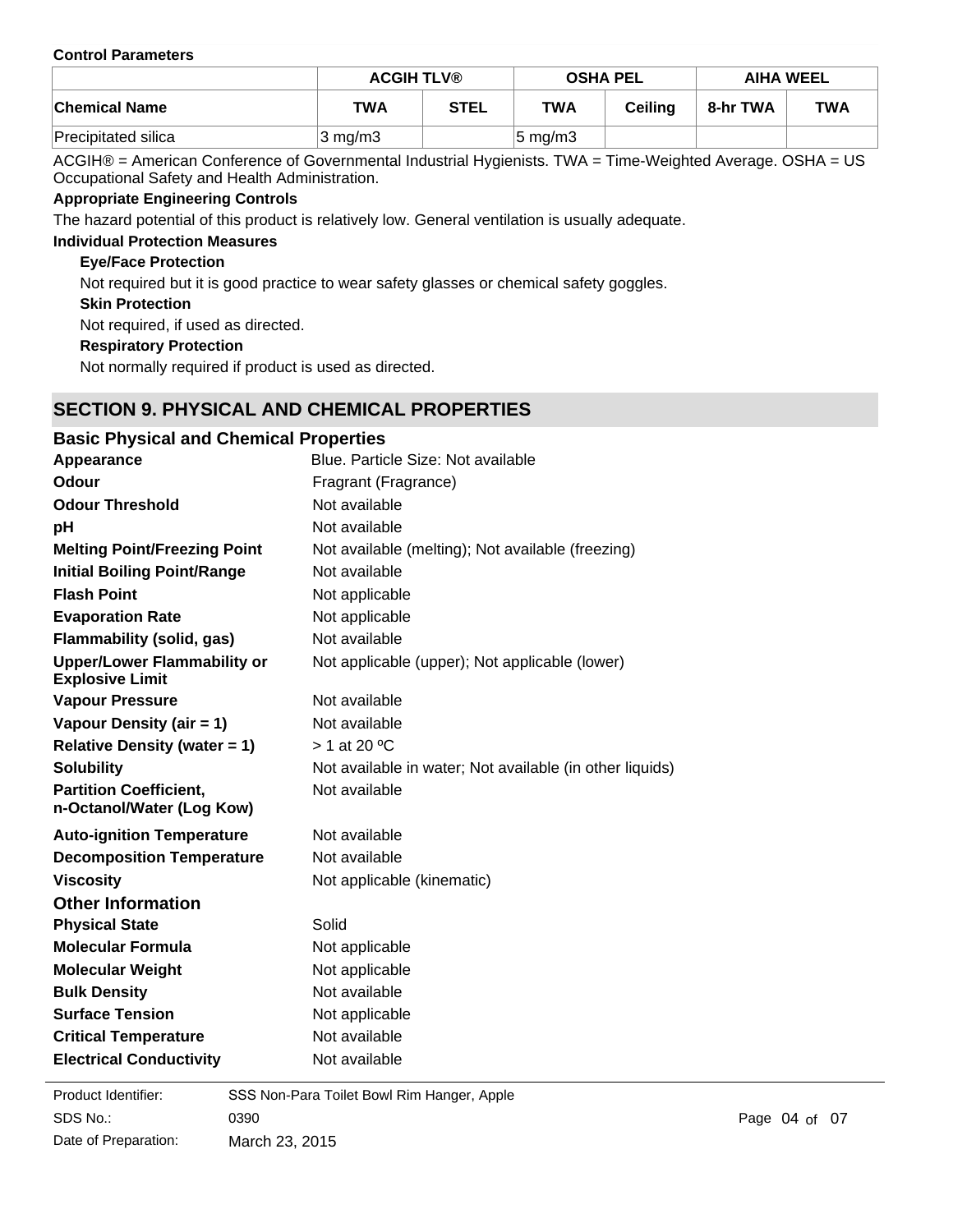## **SECTION 10. STABILITY AND REACTIVITY**

**Chemical Stability** Normally stable. **Conditions to Avoid** None known. **Incompatible Materials** None known. **Hazardous Decomposition Products** None known. **Possibility of Hazardous Reactions** None known. **Reactivity** None known.

## **SECTION 11. TOXICOLOGICAL INFORMATION**

### **Likely Routes of Exposure**

Skin contact; eye contact; ingestion.

### **Acute Toxicity**

| <b>Chemical Name</b>                                             | <b>LC50</b>                                                         | LD50 (oral)         | LD50 (dermal)           |
|------------------------------------------------------------------|---------------------------------------------------------------------|---------------------|-------------------------|
| Sodium sulfate                                                   |                                                                     | 5989 mg/kg (mouse)  |                         |
| Precipitated silica                                              |                                                                     | > 10000 mg/kg (rat) | $>$ 5000 mg/kg (rabbit) |
| <b>Skin Corrosion/Irritation</b>                                 |                                                                     |                     |                         |
| There is limited evidence of mild irritation.                    |                                                                     |                     |                         |
| <b>Serious Eye Damage/Irritation</b>                             |                                                                     |                     |                         |
| There is limited evidence of mild irritation.                    |                                                                     |                     |                         |
| STOT (Specific Target Organ Toxicity) - Single Exposure          |                                                                     |                     |                         |
| <b>Inhalation</b>                                                |                                                                     |                     |                         |
| No information was located.                                      |                                                                     |                     |                         |
| <b>Skin Absorption</b>                                           |                                                                     |                     |                         |
| No information was located.                                      |                                                                     |                     |                         |
| Ingestion                                                        |                                                                     |                     |                         |
| No information was located.                                      | Symptoms may include nausea, vomiting, stomach cramps and diarrhea. |                     |                         |
| <b>Aspiration Hazard</b>                                         |                                                                     |                     |                         |
| No information was located.                                      |                                                                     |                     |                         |
| <b>STOT (Specific Target Organ Toxicity) - Repeated Exposure</b> |                                                                     |                     |                         |
| No information was located.                                      |                                                                     |                     |                         |
| <b>Respiratory and/or Skin Sensitization</b>                     |                                                                     |                     |                         |
| No information was located.                                      |                                                                     |                     |                         |
| Carcinogenicity                                                  |                                                                     |                     |                         |
|                                                                  |                                                                     |                     |                         |

SDS No.: 0390 **Page 05 of 07** Product Identifier: SSS Non-Para Toilet Bowl Rim Hanger, Apple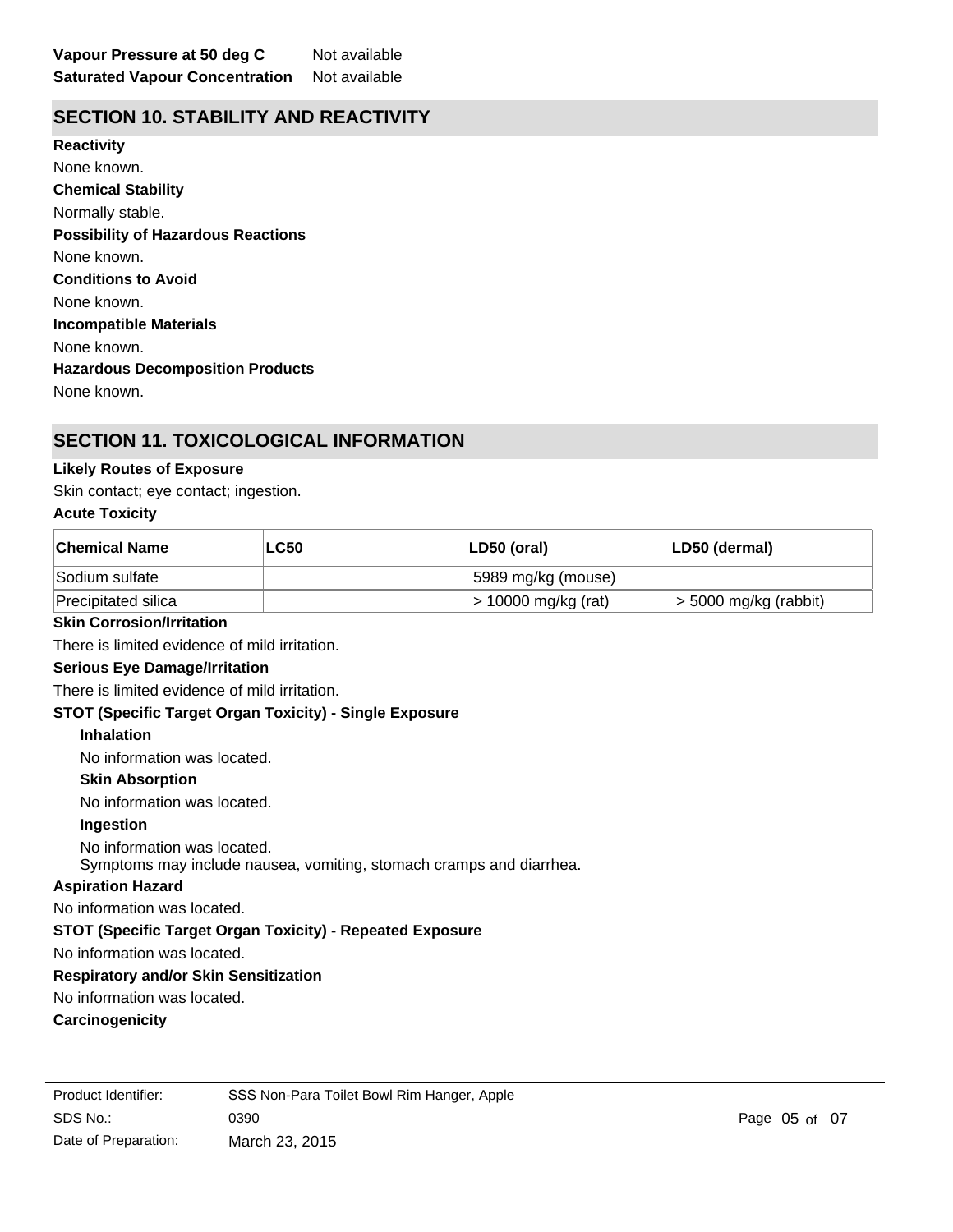Not specifically listed. No information was located.

**Development of Offspring** No information was located. **Reproductive Toxicity** No information was located. **Germ Cell Mutagenicity** No information was located. **Interactive Effects** No information was located. **Sexual Function and Fertility Effects on or via Lactation** No information was located.

## **SECTION 12. ECOLOGICAL INFORMATION**

No information was located. No information was located. Environmental information was not located. No information was located. **Persistence and Degradability Mobility in Soil Bioaccumulative Potential**

## **SECTION 13. DISPOSAL CONSIDERATIONS**

### **Disposal Methods**

Contact local environmental authorities for approved disposal or recycling methods in your jurisdiction.

## **SECTION 14. TRANSPORT INFORMATION**

Not regulated under Canadian TDG Regulations. Not regulated under US DOT Regulations.

**Special Precautions for User** Not applicable **Transport in Bulk According to Annex II of MARPOL 73/78 and the IBC Code**

Not applicable

## **SECTION 15. REGULATORY INFORMATION**

## **Safety, Health and Environmental Regulations**

**Canada**

**WHMIS Classification**



D2B - Toxic

This product has been classified in accordance with the hazard criteria of the Controlled Products Regulations and the SDS contains all of the information required by the Controlled Products Regulations.

SDS No.: Date of Preparation: 0390 Page of 0706 March 23, 2015 Product Identifier SSS Non-Para Toilet Bowl Rim Hanger, Apple